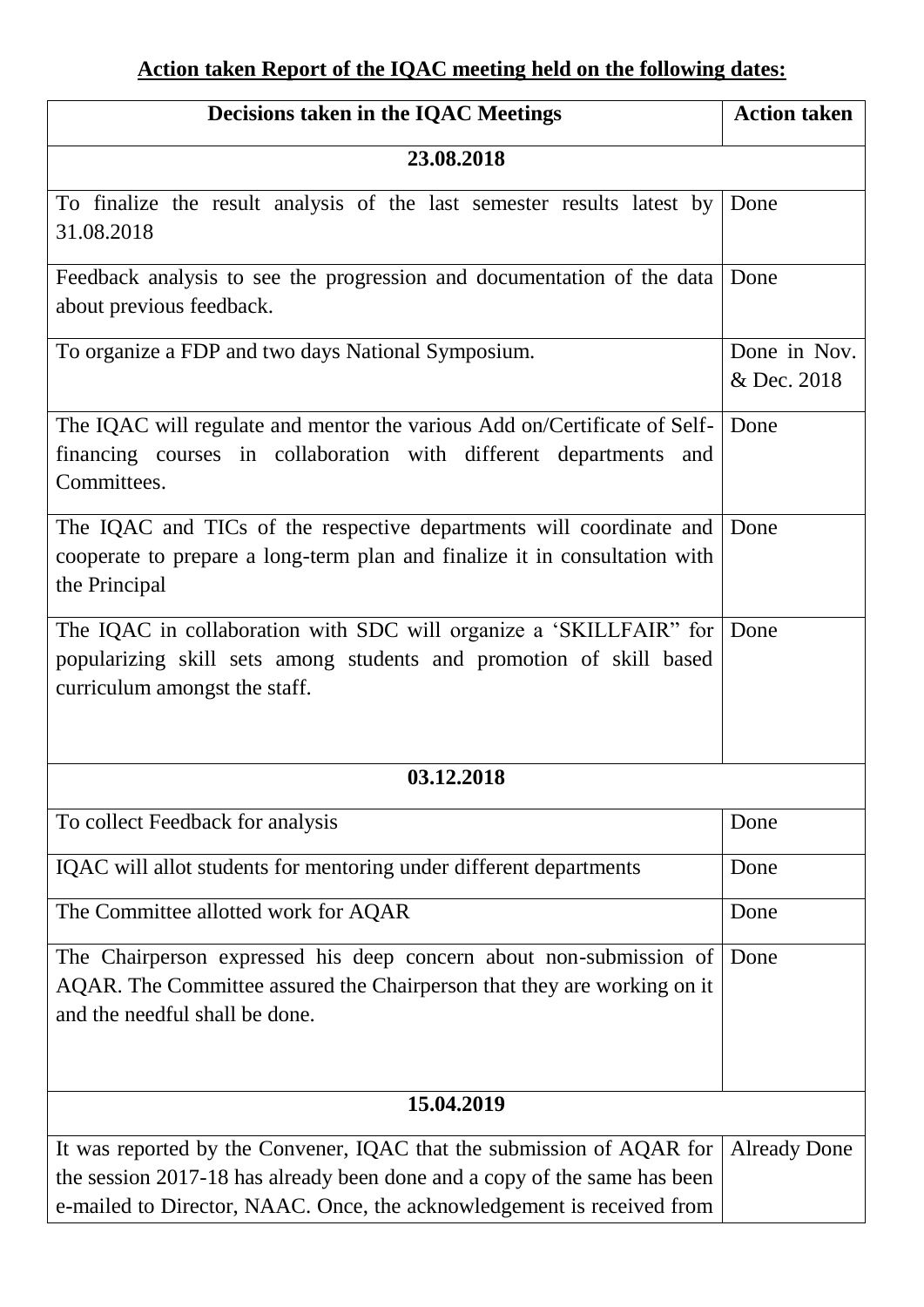| NAAC, the copy of AQAR shall be uploaded in the Website.                                                                                                                                                                                            |                                                                                                      |
|-----------------------------------------------------------------------------------------------------------------------------------------------------------------------------------------------------------------------------------------------------|------------------------------------------------------------------------------------------------------|
| The work allocation of 2018-19 AQAR                                                                                                                                                                                                                 | Accordingly<br>Done                                                                                  |
| The Convenor, IQAC told the members that Result Analysis has to be done<br>as the requisite data is available in the office, which the members agreed<br>unanimously.                                                                               | Report<br>has<br>been<br>discussed<br>with<br>the<br>respective<br>departments<br>for<br>improvement |
| It was suggested that the following young colleagues may be incorporated<br>as associated members of IQAC                                                                                                                                           | Incorporated                                                                                         |
| (a) Dr. Sushil                                                                                                                                                                                                                                      |                                                                                                      |
| (b) Dr. Anuj Kumar Sharma                                                                                                                                                                                                                           |                                                                                                      |
| (c) Dr. Neelam Dabbas                                                                                                                                                                                                                               |                                                                                                      |
| (d) Dr. Vivekanand Nartam                                                                                                                                                                                                                           |                                                                                                      |
| (e) Dr. Rahul Tomar                                                                                                                                                                                                                                 |                                                                                                      |
| (f) Dr. Sunaina Zutsi                                                                                                                                                                                                                               |                                                                                                      |
| As per the NAAC mandate, Academic Audit is necessary and thus a panel<br>has been approved by the SLC, Governing Body for the same. It was<br>suggested by the Convenor that the Academic Audit may be done after<br>completion of Result Analysis. | In Process                                                                                           |
| SLC shall apply for College for Potential for Excellence this year as<br>required by NAAC mandate.                                                                                                                                                  | Explored with<br><b>UGC</b>                                                                          |
| The rolling projects and other internal projects may be monitored through<br>IQAC.                                                                                                                                                                  | Accordingly<br>done                                                                                  |
| Long Term Plan of the College has been charted out and the College is<br>already achieving results according to its long term vision.                                                                                                               | Yes                                                                                                  |
| The upcoming National Conference for which IQAC is successfully<br>collaborating with NAAC.                                                                                                                                                         | Already held                                                                                         |
| It was also discussed that the Feedback mechanism needs to be updated                                                                                                                                                                               | Already                                                                                              |